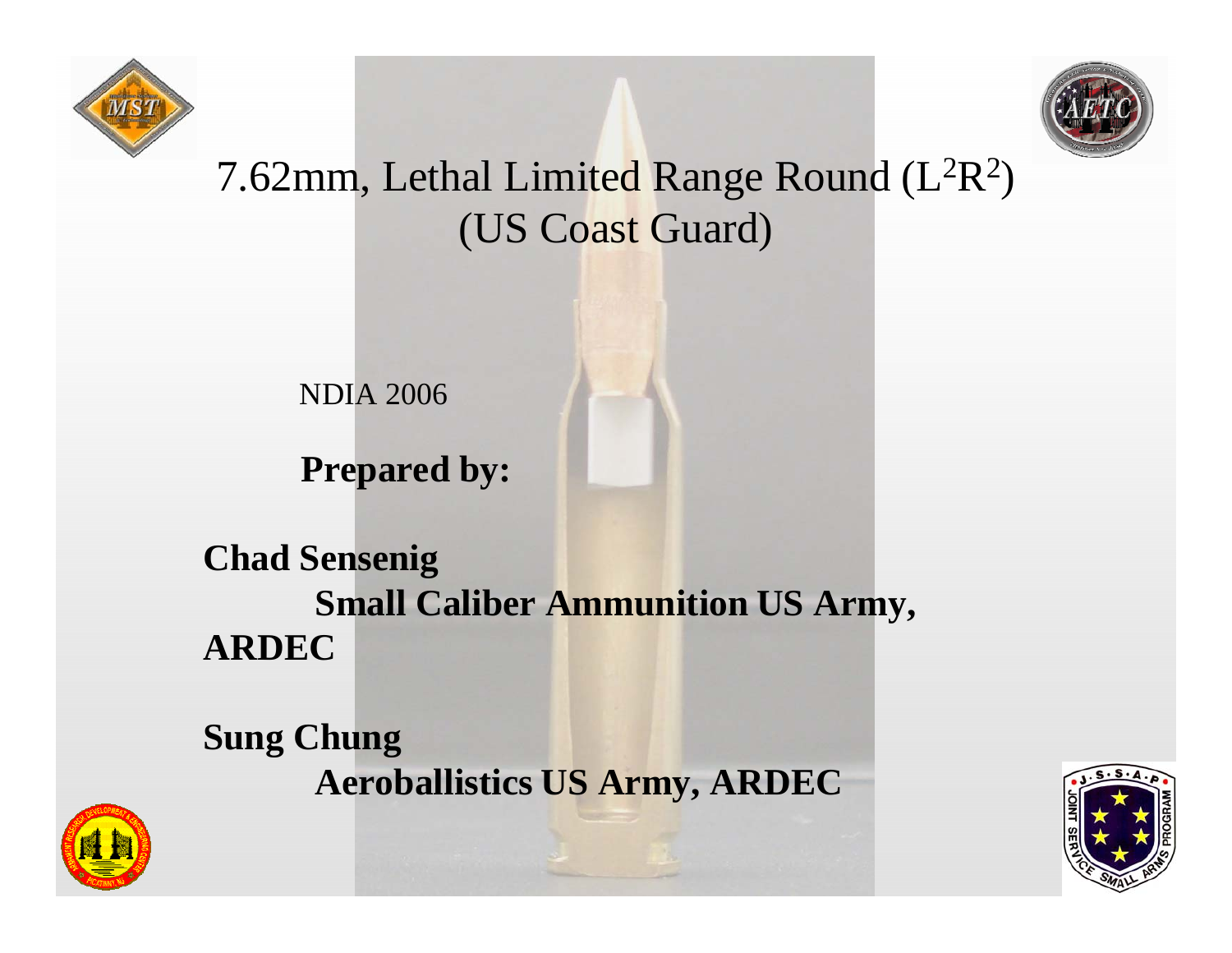



**Design, develop, and demonstrate a 7.62mm Lethal Limited Range Round (L2R2) to meet the unique needs and requirements of the US Coast Guard for use in harbor security applications. This ammunition will be fired from mounted 7.62mm, M240 Machine Guns or M14 rifles and will be capable of engaging and defeating a variety of seagoing vessels and personnel targets while reducing maximum range to minimize collateral damage to the areas surrounding the locations where the round will be employed.** 

#### **Goals:**

•**Must function the M14 rifle and M240B machine gun with no weapon adapters / modifications.**

•**Defeat 1/4 inch of mild steel set at 30-degree obliquity angle at 200 meters.**

•**Effective against soft targets out to a range of at least 400 meter.**

•**Maximum range of 2000 Meters (1500 Meters desirable)**



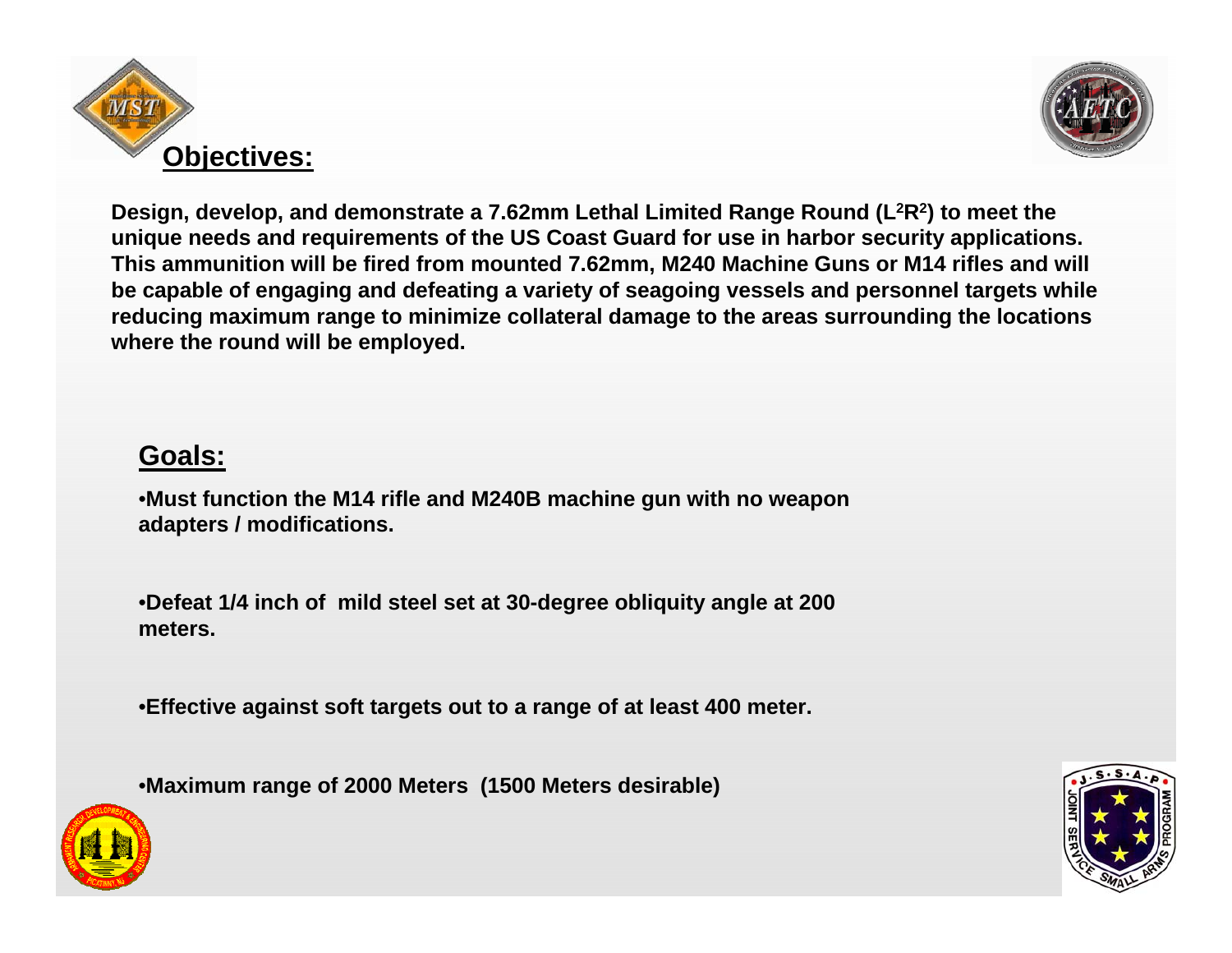



#### **Previous In-house Limited Range Effort**

Caliber .50 and 5.56mm Limited Range Training Ammunition (LRTA) Programs

#### Caliber .50 LRTA

Requirements:

- Match M33 to 1000 meters not more than 1 mil error.
- Range not to exceed 2500 meters.
- Price not to exceed M33 cartridge.

Tested Designs:

4 designs were tested in Ft. Dix Small Caliber Test Range

- Non-conical boat tail design.
- Corkscrew boat tail design.
- Straight fin design.
- Canted fin design.



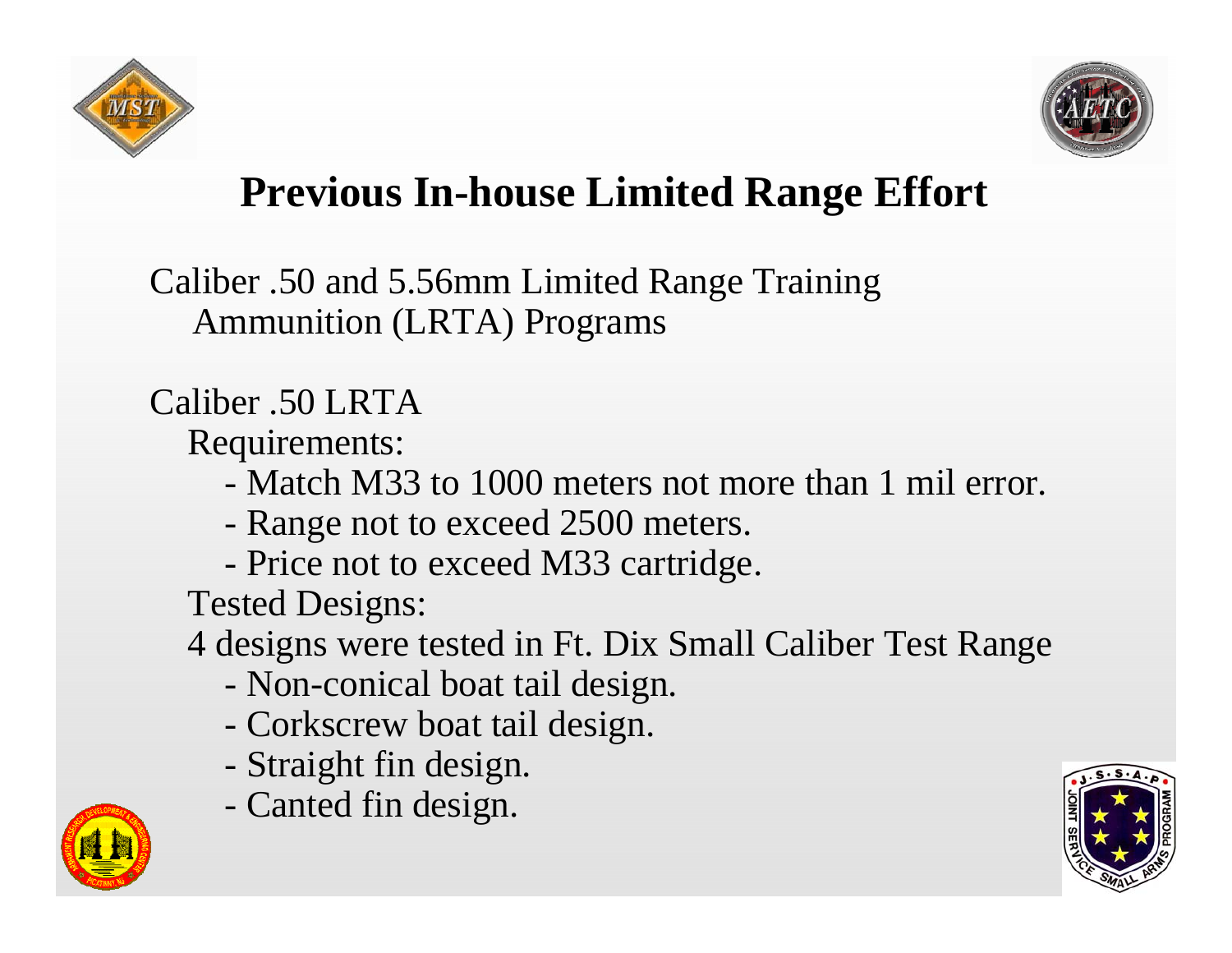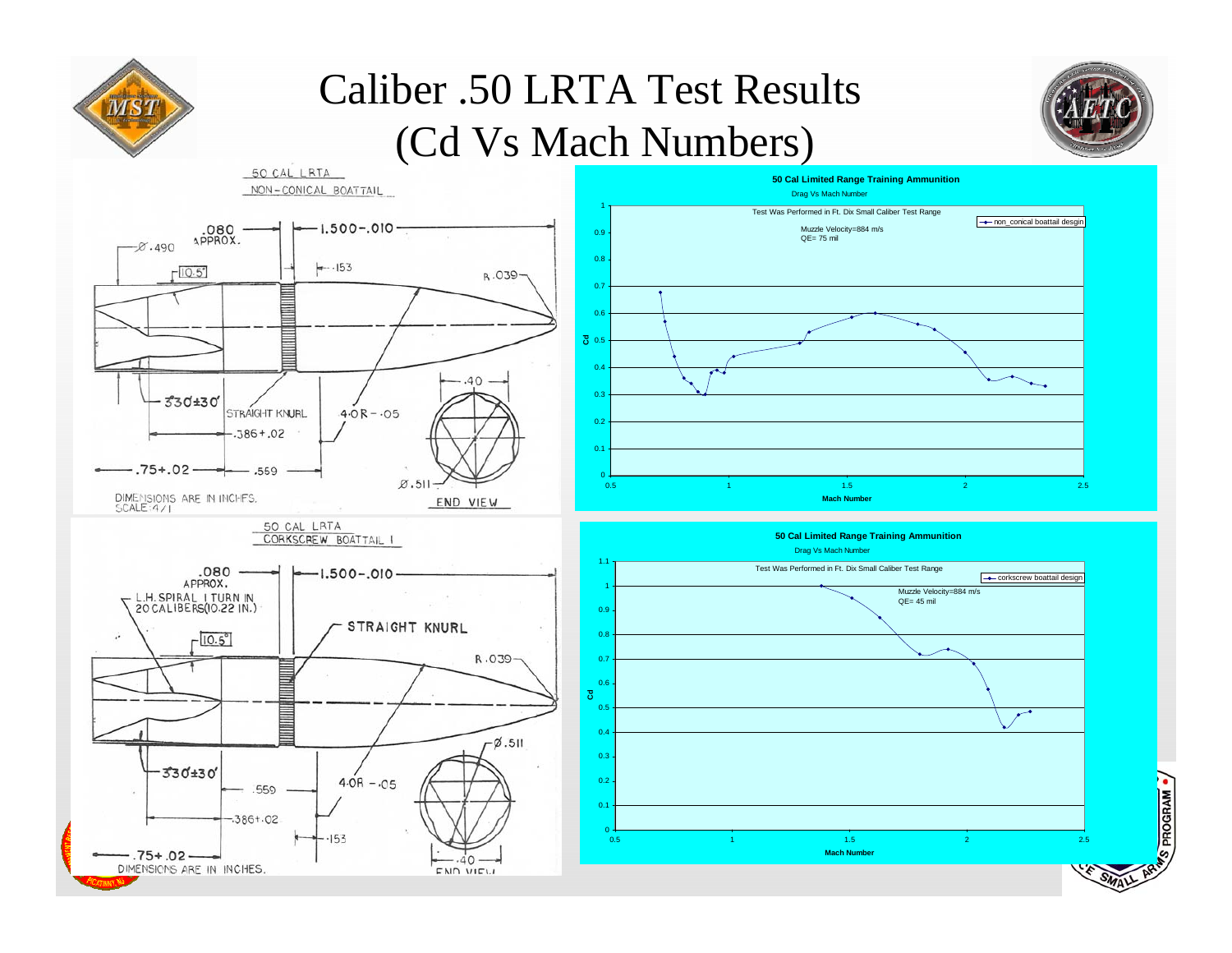

#### Caliber .50 LRTA Test Results (Cd Vs Mach Numbers)



**DGRAM .** 



**Continue**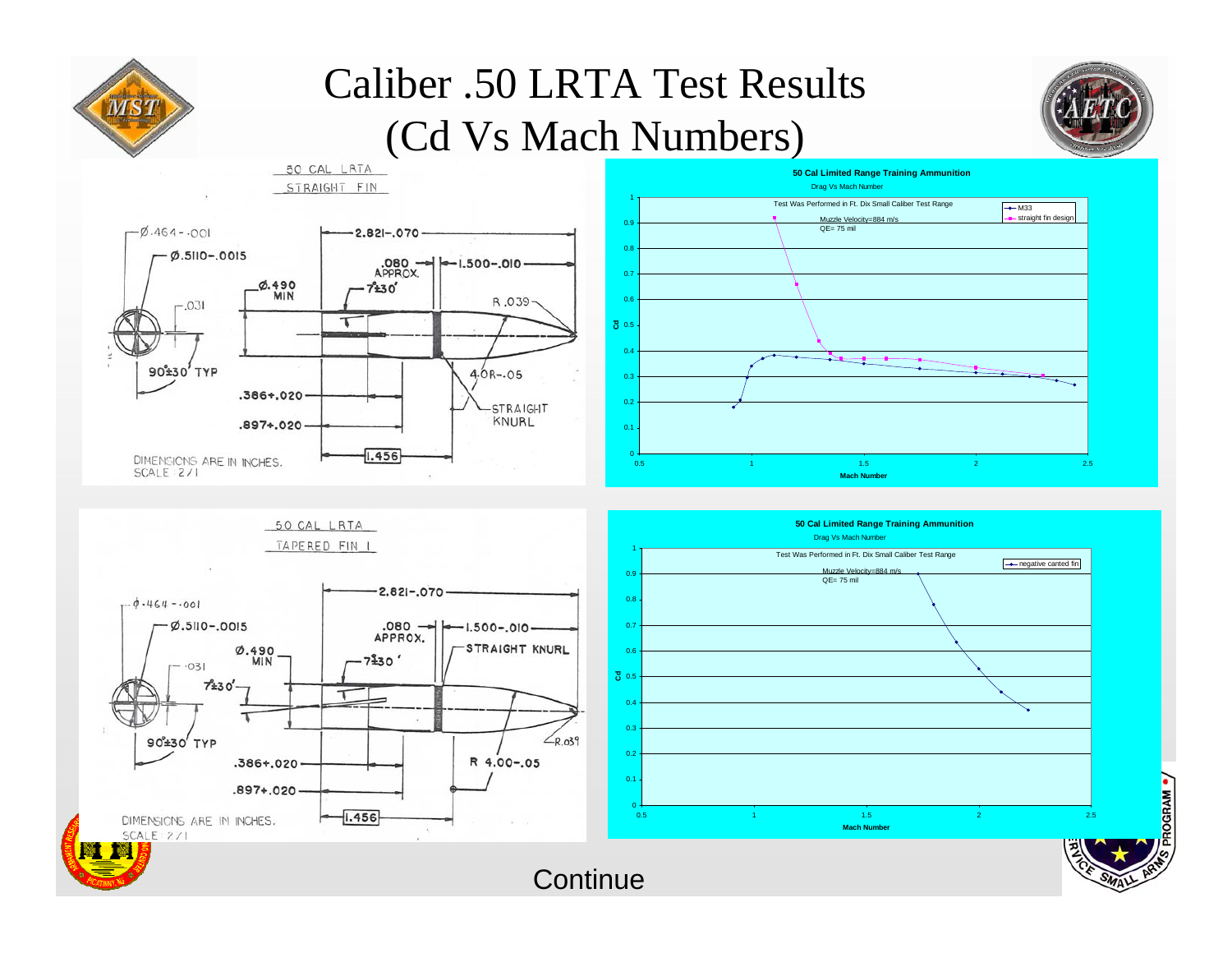



#### Design Approach on 7.62mm L  $^2{\rm R}$ 2

- 7.62mm M80 external shape with the base straight fin is chosen for the design study.
- The base fin is designed to have sufficient fin area to create instability after meeting the effective range requirement. It will also increase the drag while unstable.
- Projectile mass properties are designed to minimize the max range and optimized launch stability while fulfilling the penetration requirement.



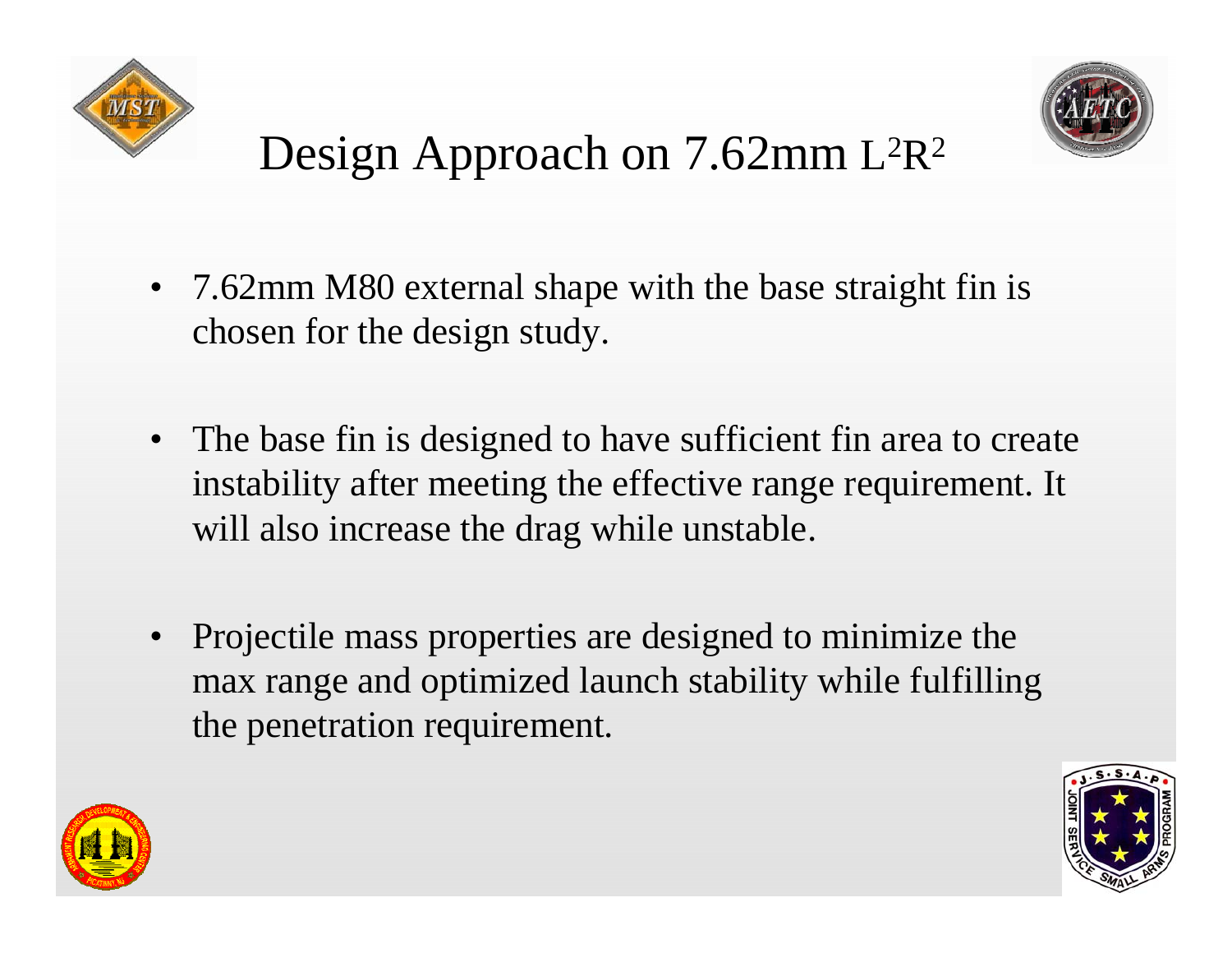

#### 7.62mm L<sup>2</sup>R<sup>2</sup> Projectile Design Study Results





| Case | Weight       | Max QE Range | M. Vel |  |
|------|--------------|--------------|--------|--|
|      | grain/lb     | m            | ft/s   |  |
| 1    | 159 / .0227  | 2200         | 2508   |  |
| 2    | 125 / 0.0179 | 1750         | 2508   |  |
| 3    | 135 / 0.0193 | 1888         | 2508   |  |
| 4    | 149 / 0.0210 | 2105         | 2508   |  |
| 5    | 162 / 0.0231 | 2362         | 2508   |  |
| 6    | 146 / 0.0208 | 2012         | 2508   |  |

| Projectile | QE  | M. Vel | Weight    | Ιx          | Iv          | C.G.nose | Range |
|------------|-----|--------|-----------|-------------|-------------|----------|-------|
|            | dea | ft/s   | arain/lb  | $Ib-in^{2}$ | $Ib-in^{2}$ |          | m     |
| <b>M80</b> | 35  | 2850   | 147/0.021 | 0.0002      | 0.00138     | 0.6886   | 3705  |
| <b>M80</b> | 35  | 2508   | 147/0.021 | 0.0002      | 0.00138     | 0.6886   | 3548  |



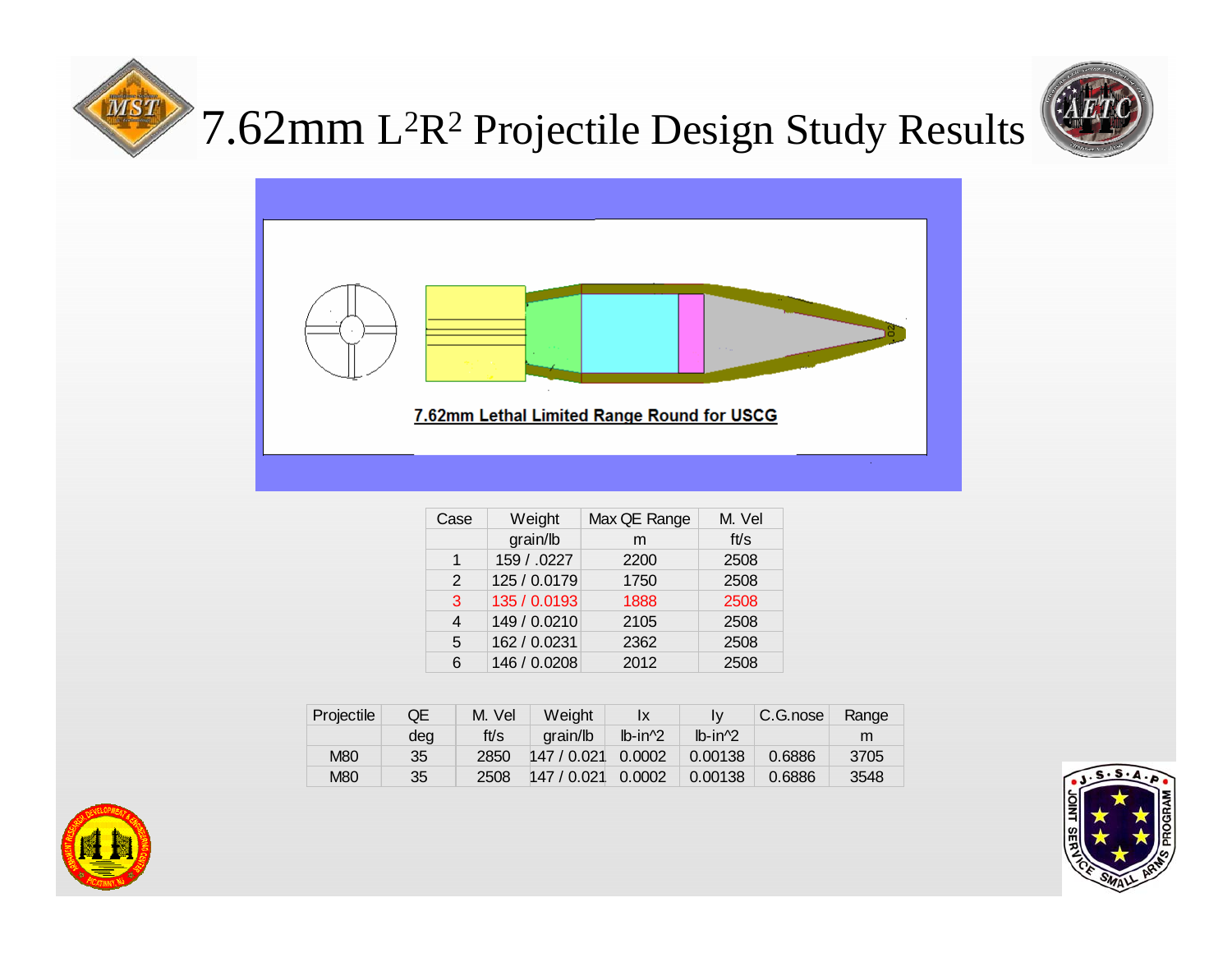

#### 7.62mm L<sup>2</sup>R<sup>2</sup> USCG 6-Dof Trajectory Simulation









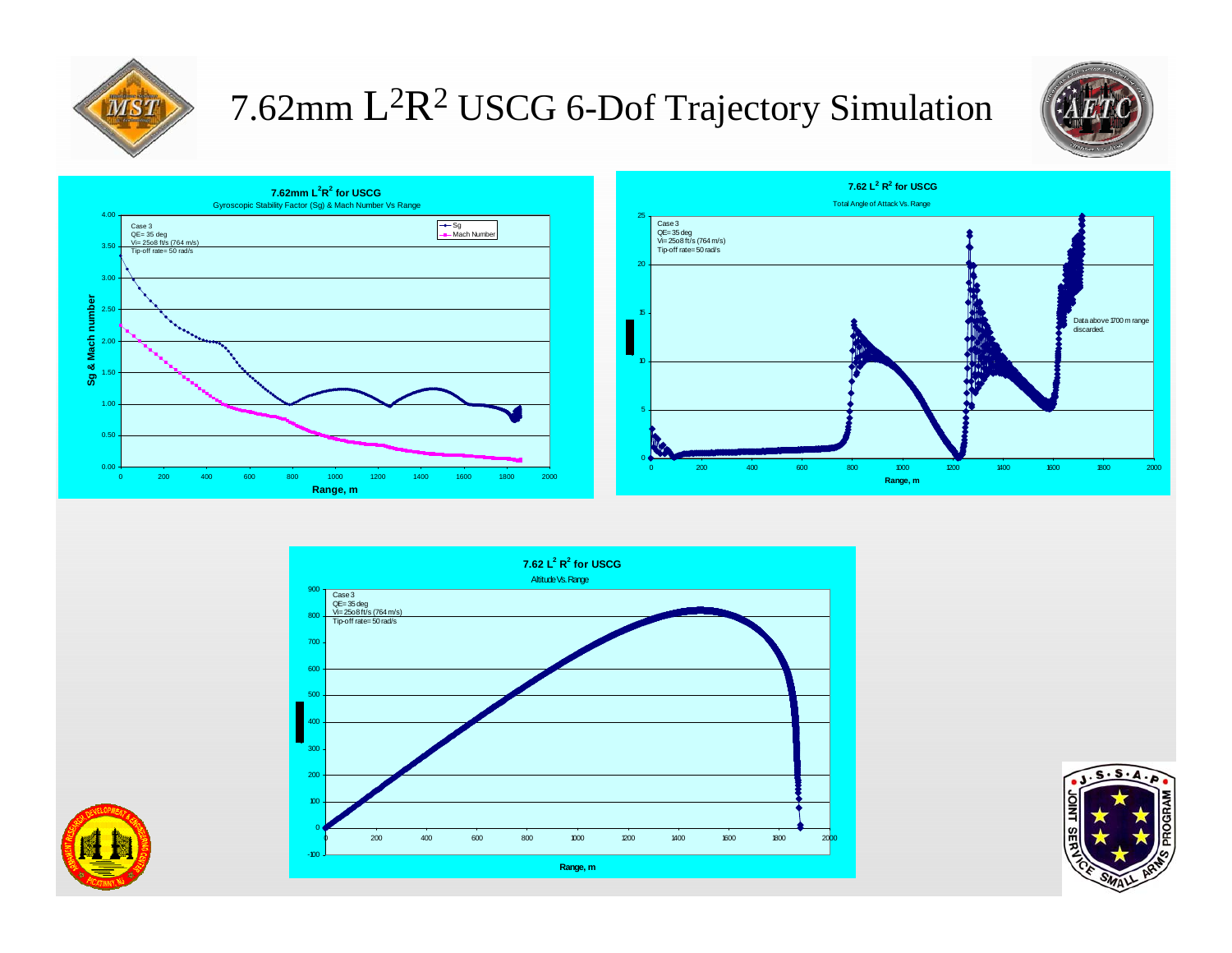



### Design of Prototype Projectile





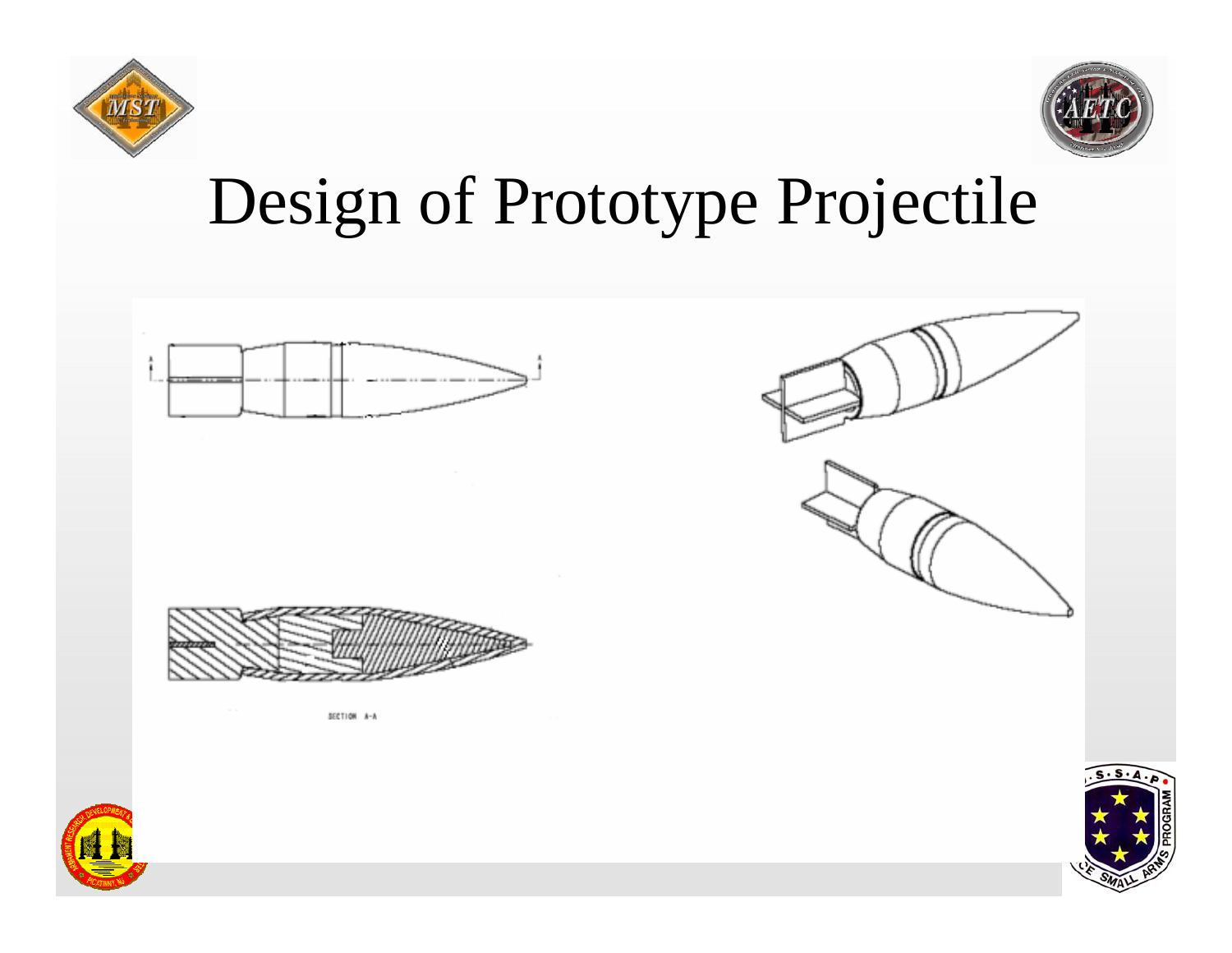



## Design of Non-Finned Projectiles





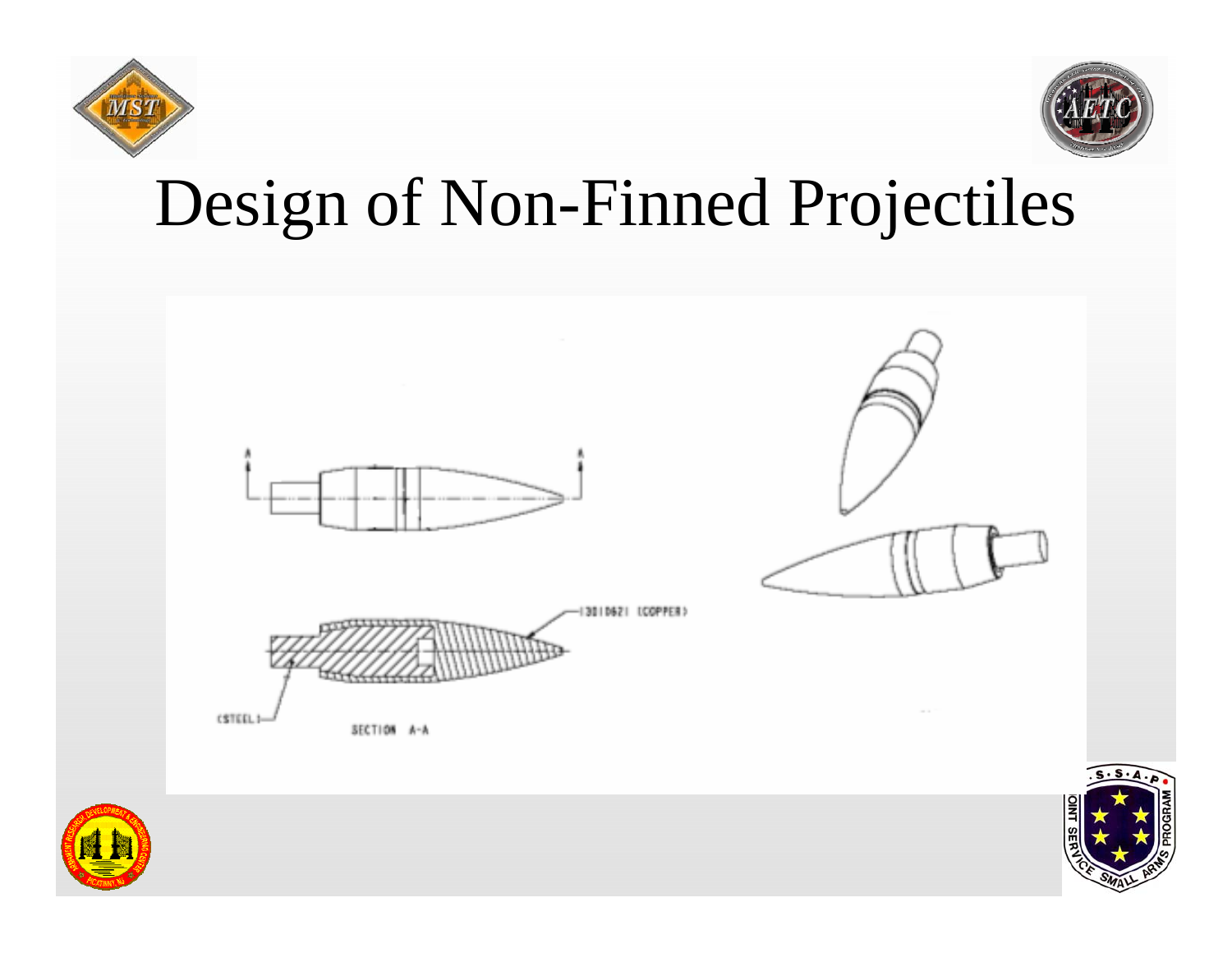



### Test I: Testing of Non-Finned Projectiles

- • Test Projectile
	- Lead time shorter than finned prototypes
	- Facilitated charge establishment
	- Verified adequate case capacity was available
		- Occupied the same case volume rear of the cannelure
	- Verified weapon function and feeding
		- Identical CG to finned projectile
		- •Identical ogive to finned projectile



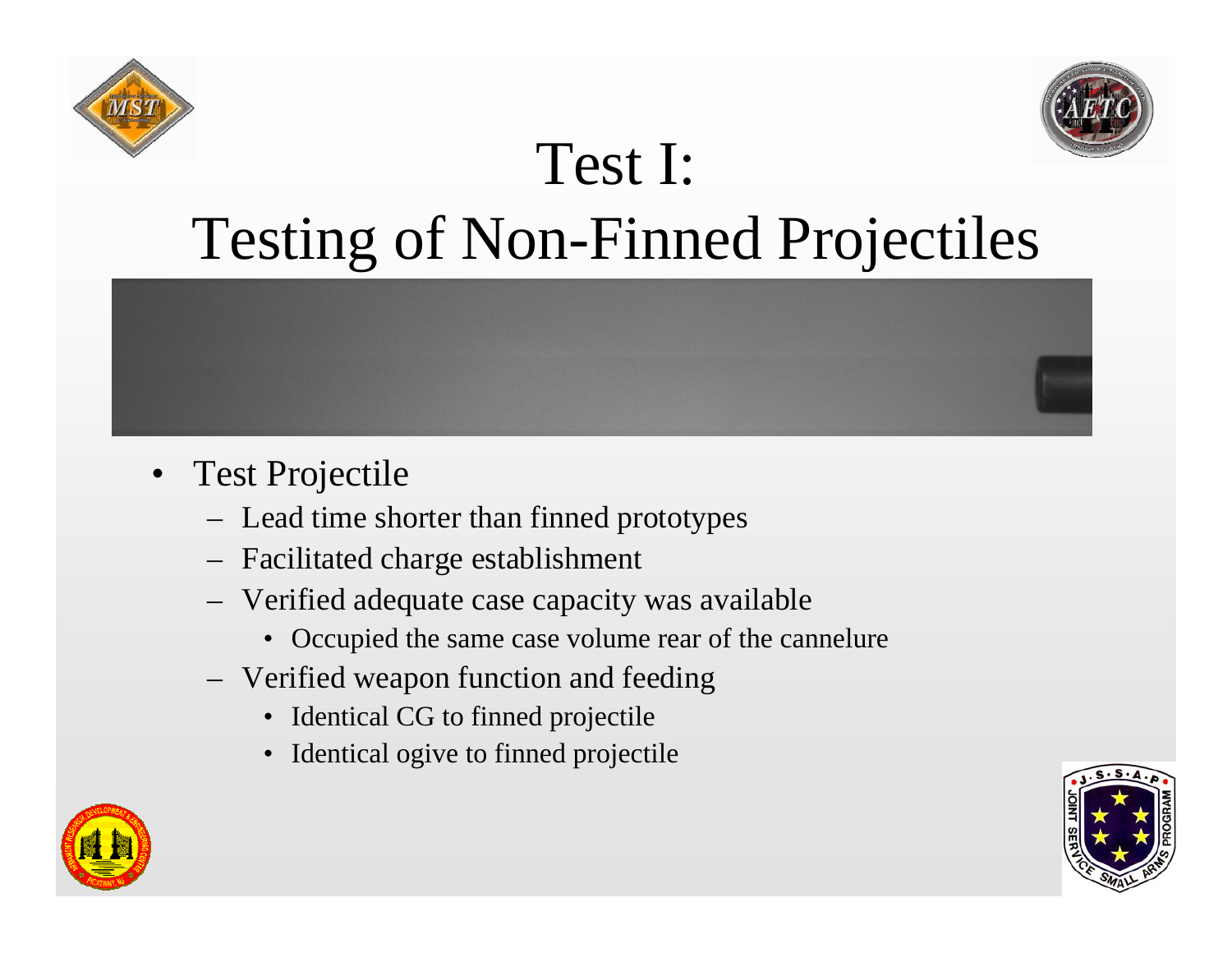



# Testing of Finned Prototypes

Test II:







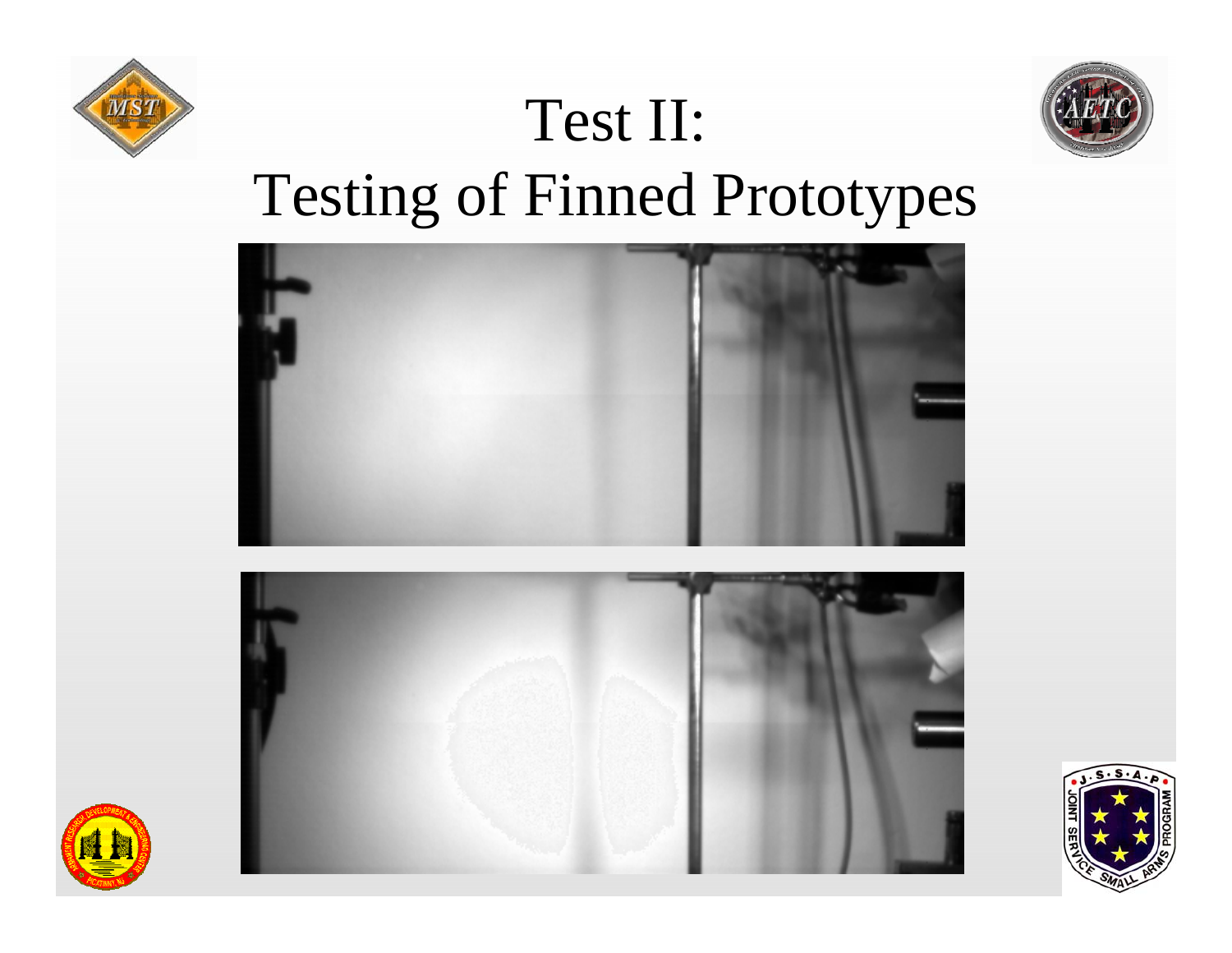



## Corrective Actions to Projectiles

- Tightened tolerances on:
	- Jacket and internal parts
	- Boat tail
- Applied adhesive to internal mating surfaces



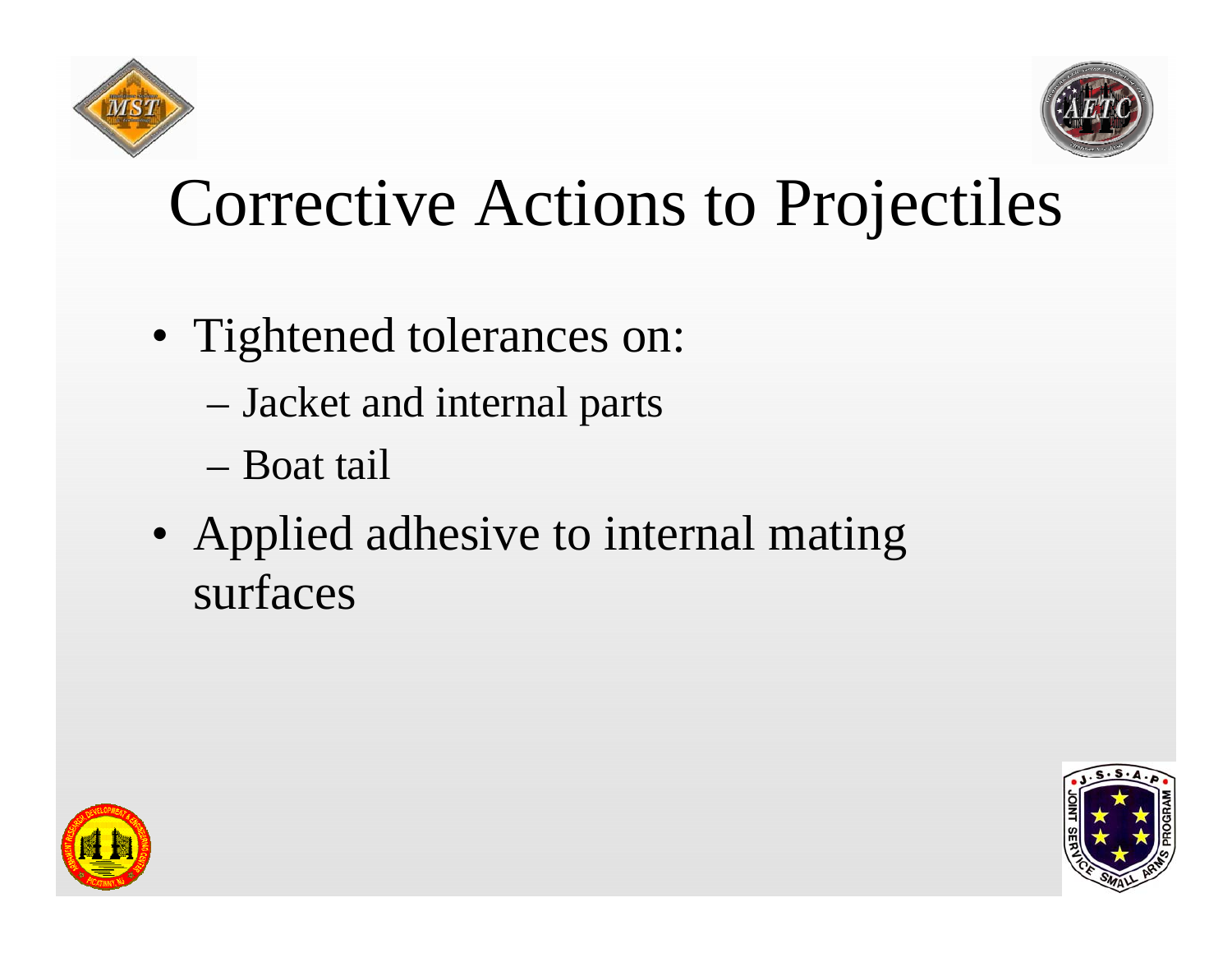

#### Test III:



#### Testing of Finned Prototypes Rev. I

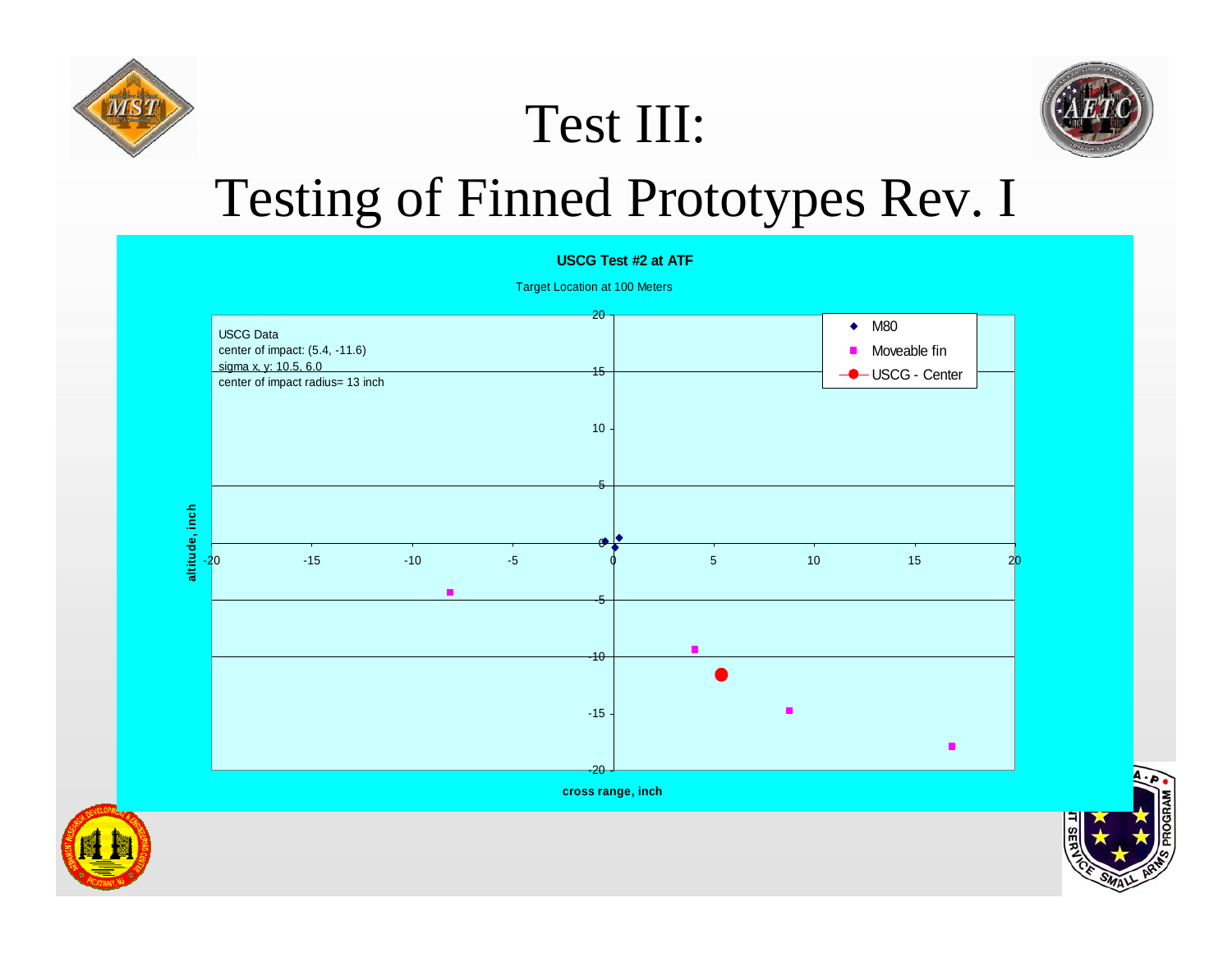



## Corrective Actions to Projectiles

- Tighten Tolerances on boat tail
- High speed video indicated fins were deforming at launch
	- Fin nesting redesigned
- Eliminate anodization of fins



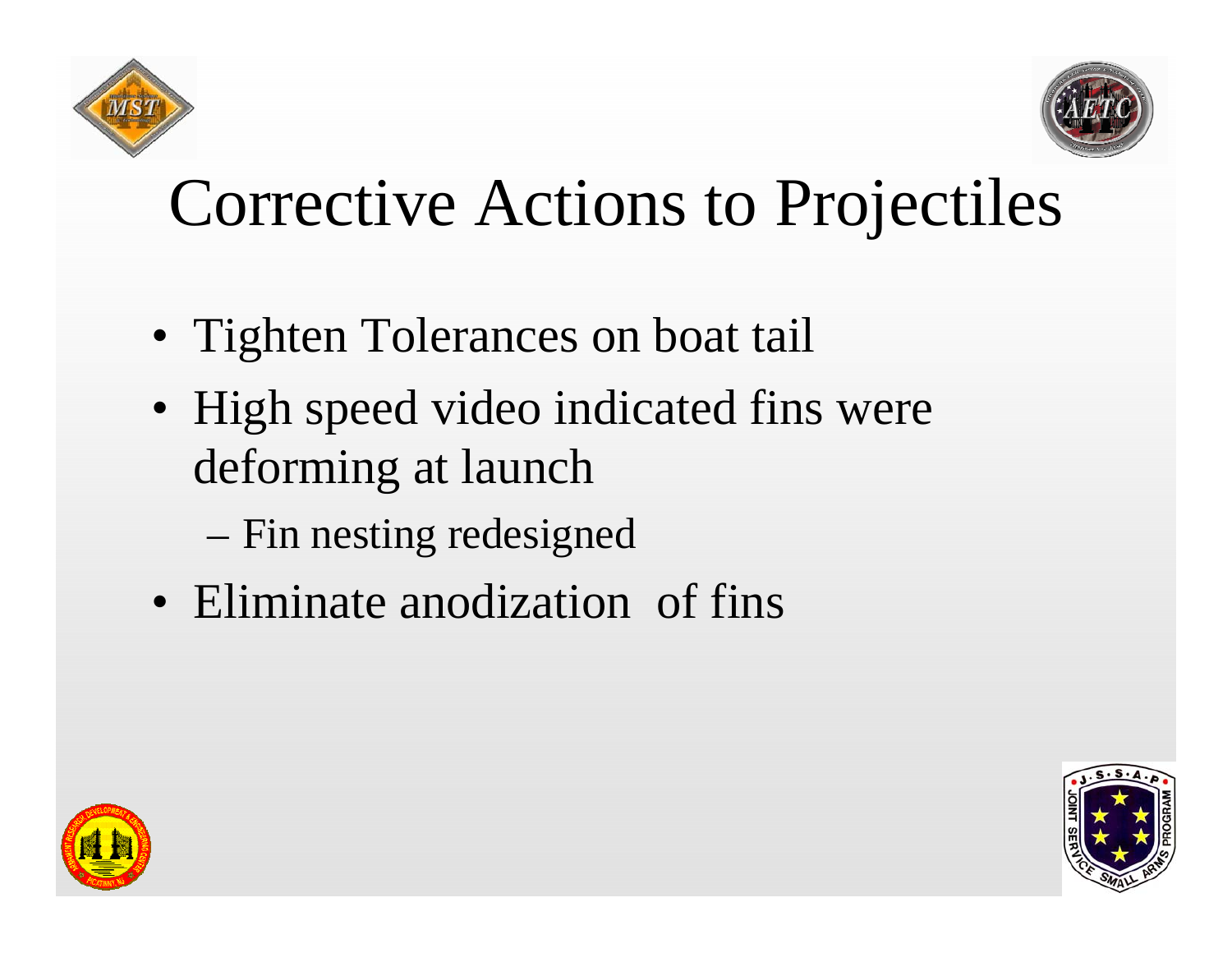# Test IV:



### Testing of Finned Prototypes Rev. II









 $\overline{MS}$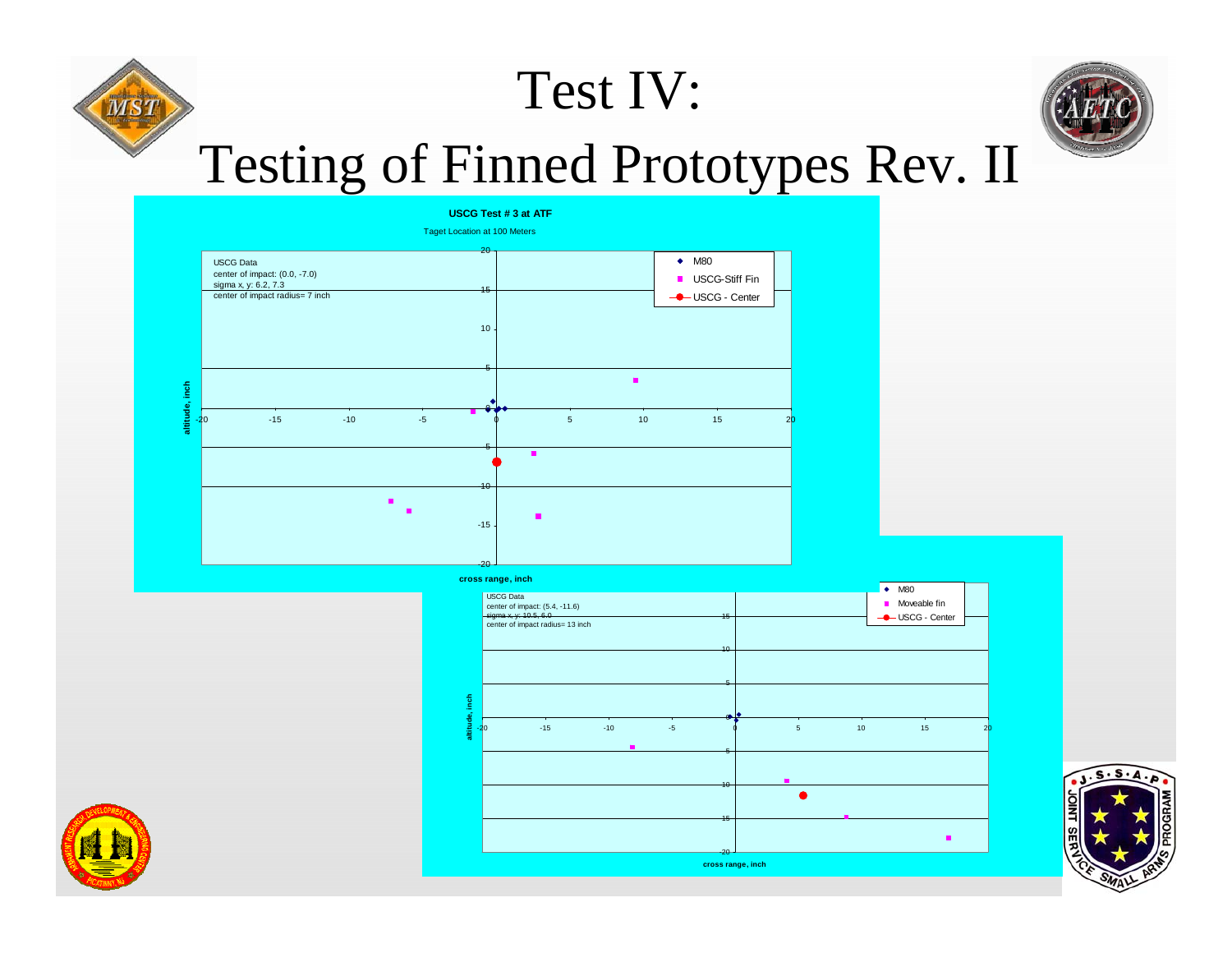



## Test IV: High Speed Video





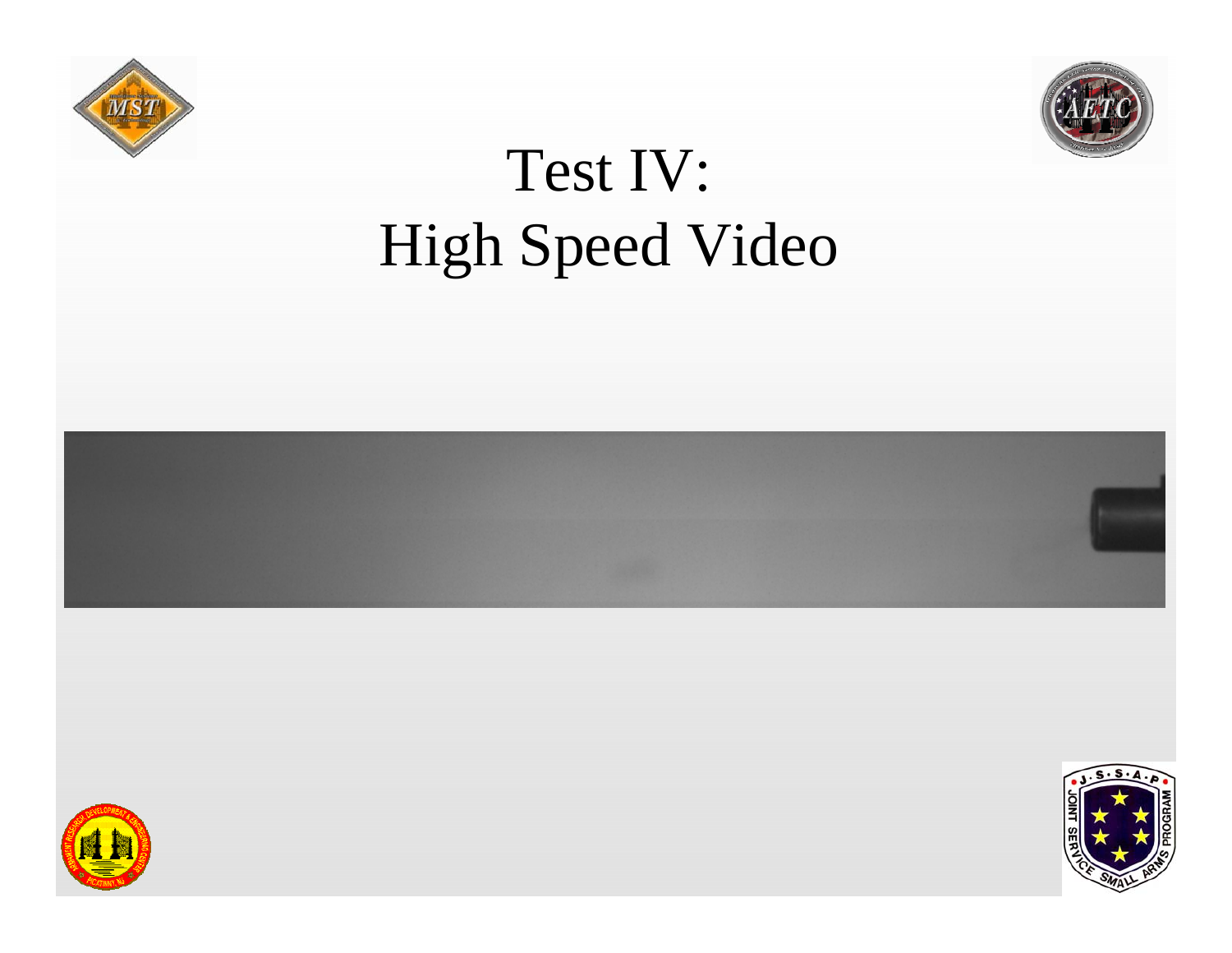



## Test VI: Hard Target Penetration Testing

- ¼" A36 Mild Steel
- 200 meters
- 60 degree obliquity angle
- 10 Rounds fired, ALL perforated